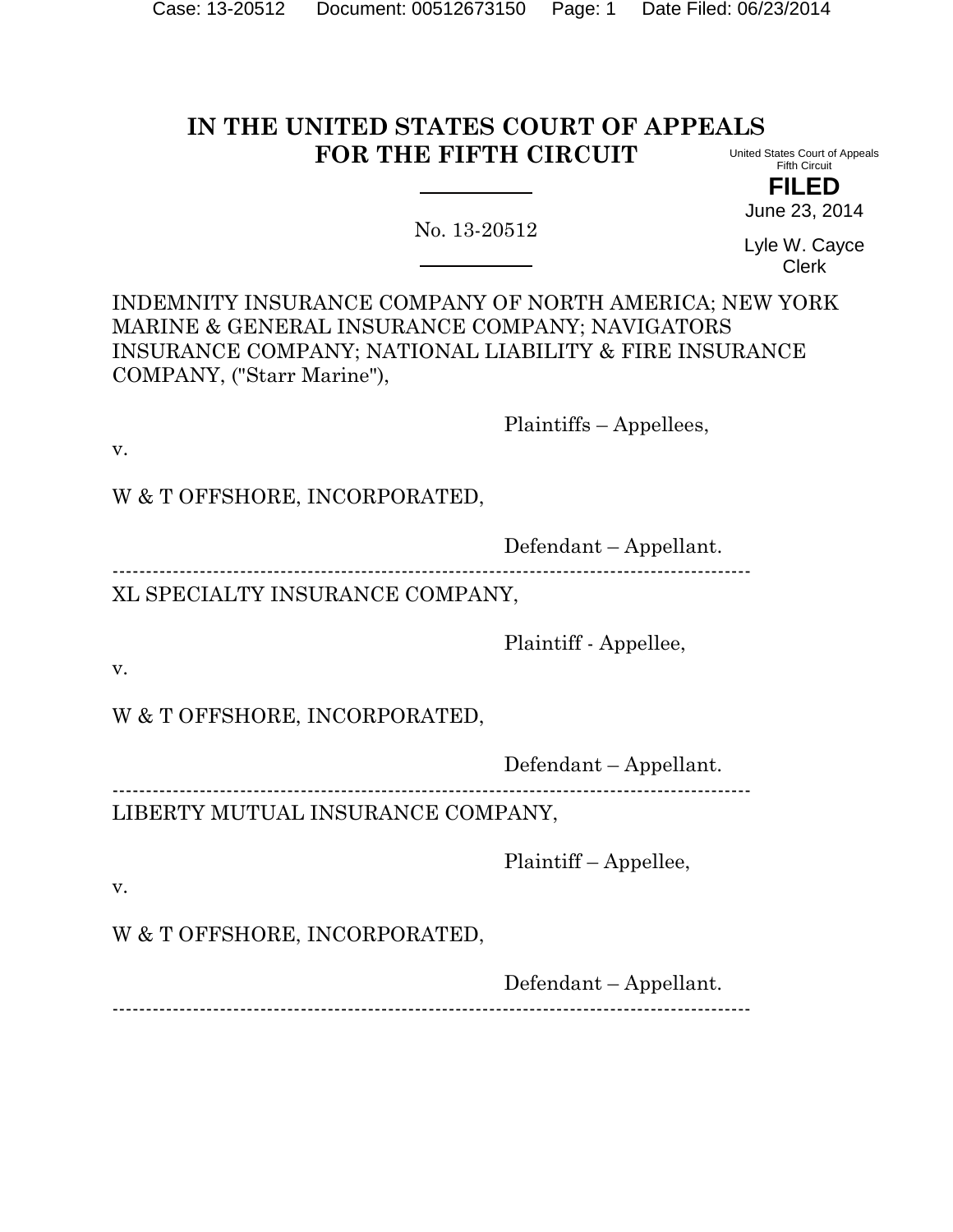## NAVIGATORS INSURANCE COMPANY; NEW YORK MARINE & GENERAL INSURANCE COMPANY,

Plaintiffs – Appellees,

v.

W & T OFFSHORE, INCORPORATED,

Defendant – Appellant.

Appeal from the United States District Court for the Southern District of Texas

Before HIGGINBOTHAM, CLEMENT, and HIGGINSON, Circuit Judges. EDITH BROWN CLEMENT, Circuit Judge:

W&T Offshore ("W&T")—an energy exploration and development company—sustained significant damage to its operations as a result of Hurricane Ike. Anticipating that W&T would seek recovery for its Removal of Debris ("ROD") expenses under its Umbrella / Excess Insurance Policies ("Umbrella Policies"), the four Umbrella Insurers Underwriters ("Underwriters") sought a declaratory judgment that they were not liable for W&T's ROD damages. In their motion for summary judgment, Underwriters argued that the Umbrella policies only take effect if W&T's underlying / primary insurance is exhausted by claims that would be covered by the Umbrella Policies. Because W&T's underlying insurance was admittedly exhausted by claims not covered by the Umbrella Policies, the insurers argued that they have no liability. In its cross-motion for summary judgment, W&T argued that the Umbrella Policies takes effect once all underlying insurance is exhausted, regardless of how that exhaustion occurred. The district court granted summary judgment in favor of Underwriters, holding that the plain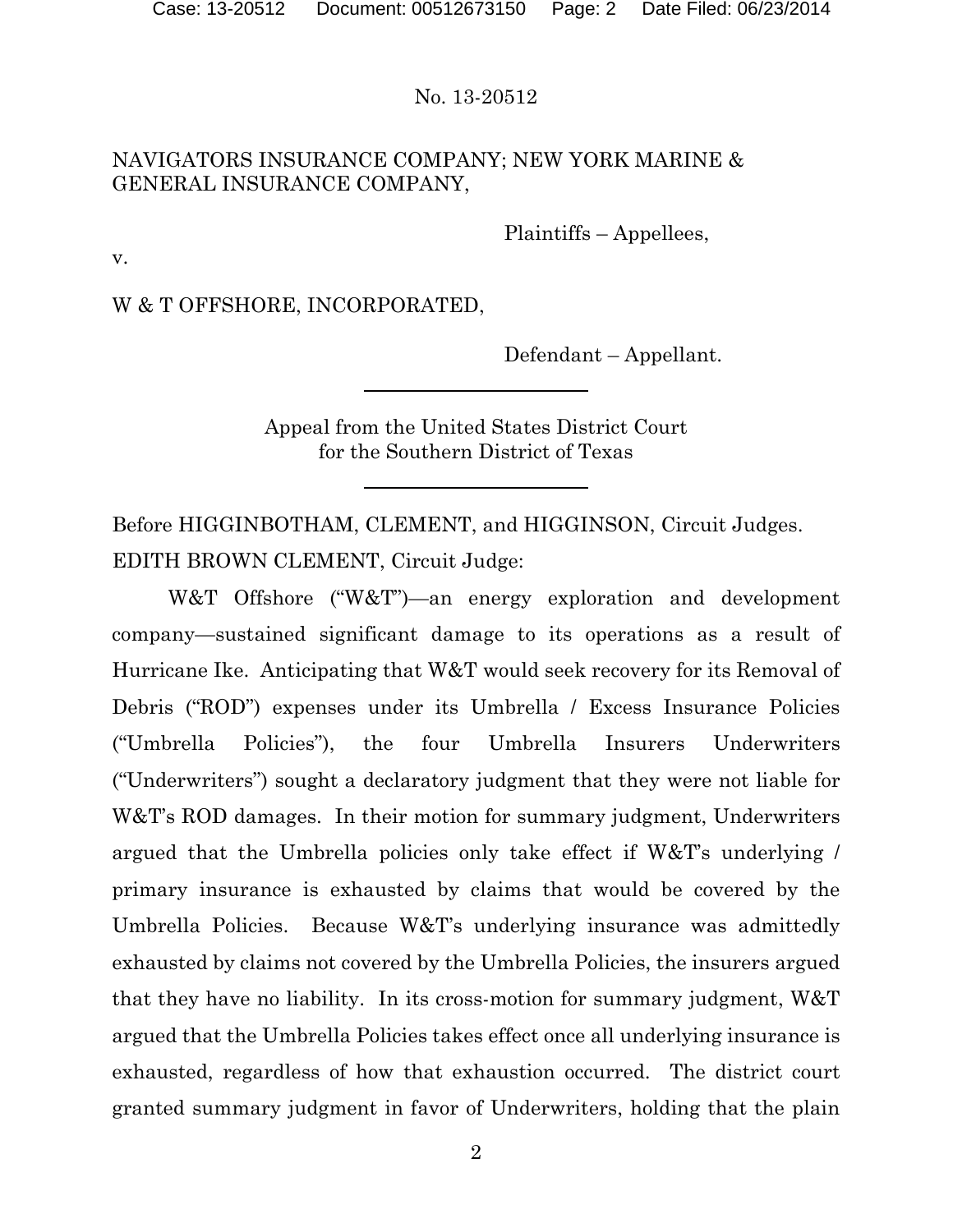terms of the Umbrella Policies state that it only takes effect if the underlying policies are exhausted by claims that would be covered under the Umbrella Policies themselves. We reverse and render summary judgment in favor of W&T.

#### **FACTS AND PROCEEDINGS**

W&T purchased three types of insurance policies to indemnify itself against hurricanes: (1) a commercial general liability policy (MS-S-2773) (the "Primary Liability" policy); (2) five Energy Package Policies ("Energy Package"); and (3) four Umbrella / Excess Liability Policies. Plaintiff-Appellant Underwriters provided the Umbrella Policies, which are identical in all relevant aspects. The Umbrella Policies are the only policies at issue.

The key difference between the Umbrella Policies and the Energy / Primary Liability policies is that the Umbrella Policies do not cover (1) property damage or (2) operators' extra expenses ("OOE") that are incurred by W&T itself; they cover only claims against W&T by a third-party. All relevant policies have been endorsed to cover ROD claims.

On September 12, 2008, Hurricane Ike struck the Gulf of Mexico, allegedly causing damage to over 150 offshore platforms in which W&T had an interest. Braemer Steege—the loss adjuster for W&T's claims—submitted over \$150 million in claims for OOE and property damage under the Energy Package. The Energy Package contains a \$10 million self-insured retention ("SIR"), which W&T has to exhaust prior to submitting any claims. Once that threshold is met, coverage proceeds in order through five policies, which provide a total of \$150 million in coverage over-and-above the \$10 million SIR. Because submitted expenses for OOE and property damage exceeded \$150 million, Braemer Steege forecasted that W&T would submit all of its ROD claims—estimated to exceed \$50 million—to the Umbrella Policies.

3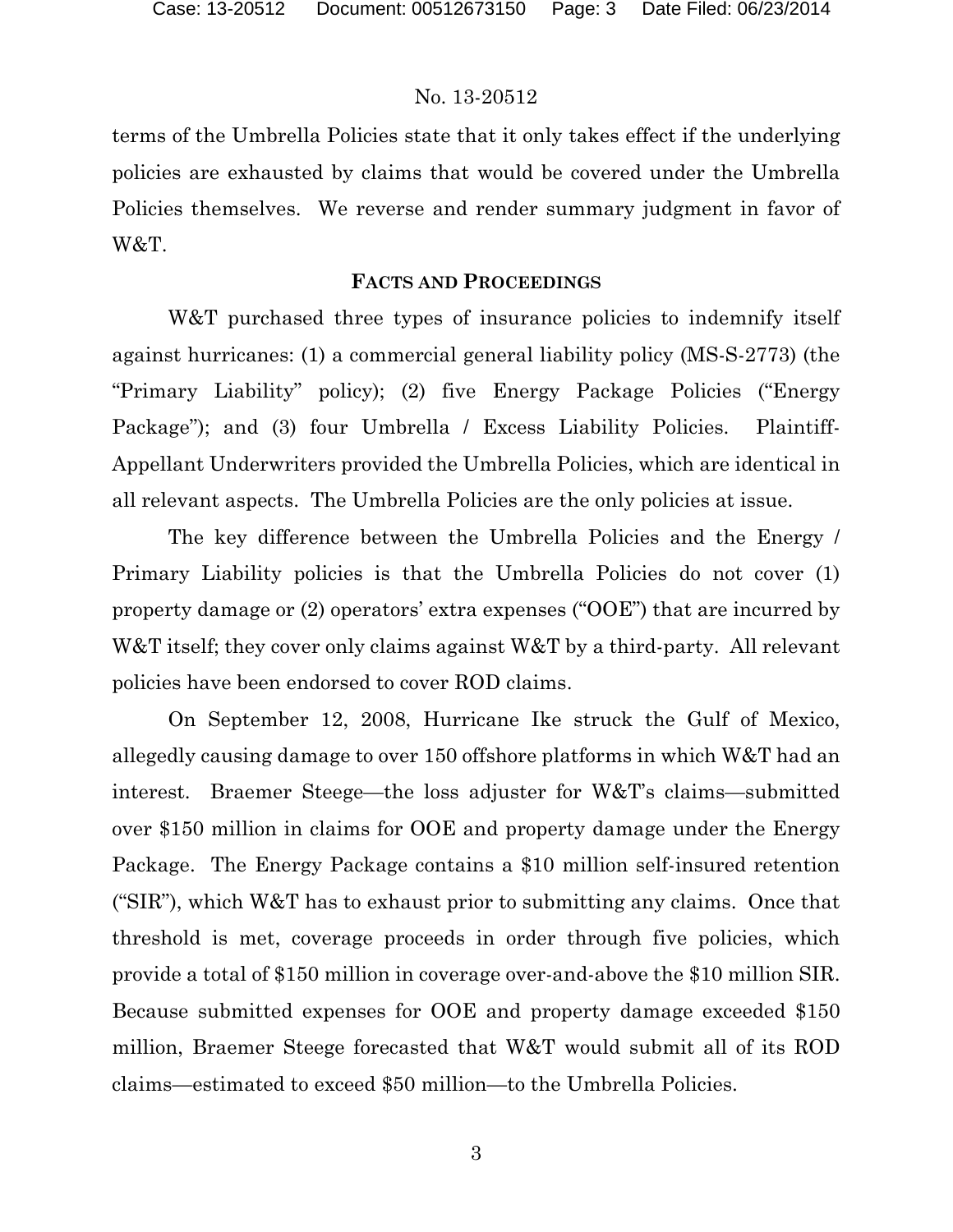In anticipation of these claims, Underwriters filed separate suits seeking declaratory judgments that W&T's claims are not covered under the Umbrella Policies because the Retained Limit of those policies had not been exhausted. The "Retained Limit" is the triggering mechanism for the "Coverage" provision of the Insuring Agreement, which provides:

# **INSURING AGREEMENTS**

# **I. COVERAGE**

We will pay on behalf of the **Insured** those sums in excess of the Retained limit that the Insured becomes legally obligated to pay by reason of liability imposed by law or assumed by the Insured under an **Insured Contract** because of **Bodily Injury, Property Damage, Personal Injury** or **Advertising Injury** that takes place during the Policy Period and is caused by an **Occurrence** happening anywhere in the world. The amount we will pay for damages is limited as described in **INSURING AGREEMENT III, LIMITS OF INSURANCE.**

The "Retained Limit" is defined in Insuring Agreement § III.E:

# **E. Retained Limit**

We will be liable only for that portion of damages in excess of the **Insured's** Retained Limit which is defined as the greater of either:

- 1. The total of the applicable limits of the underlying policies listed in the **SCHEDULE OF UNDERLYING INSURANCE** and the applicable limits of any other underlying insurance providing coverage to the **Insured**; or
- 2. The amount stated in the **SPECIAL DECLARATIONS** as Self Insured Retention as a result of any one **Occurrence** not covered by the underlying policies listed in the **SCHEDULE OF UNDERLYING INSURANCE** nor by any other underlying insurance providing coverage to the Insured;

And then up to an amount not exceeding the Each Occurrence Limit as stated in the **SPECIAL DECLARATIONS.**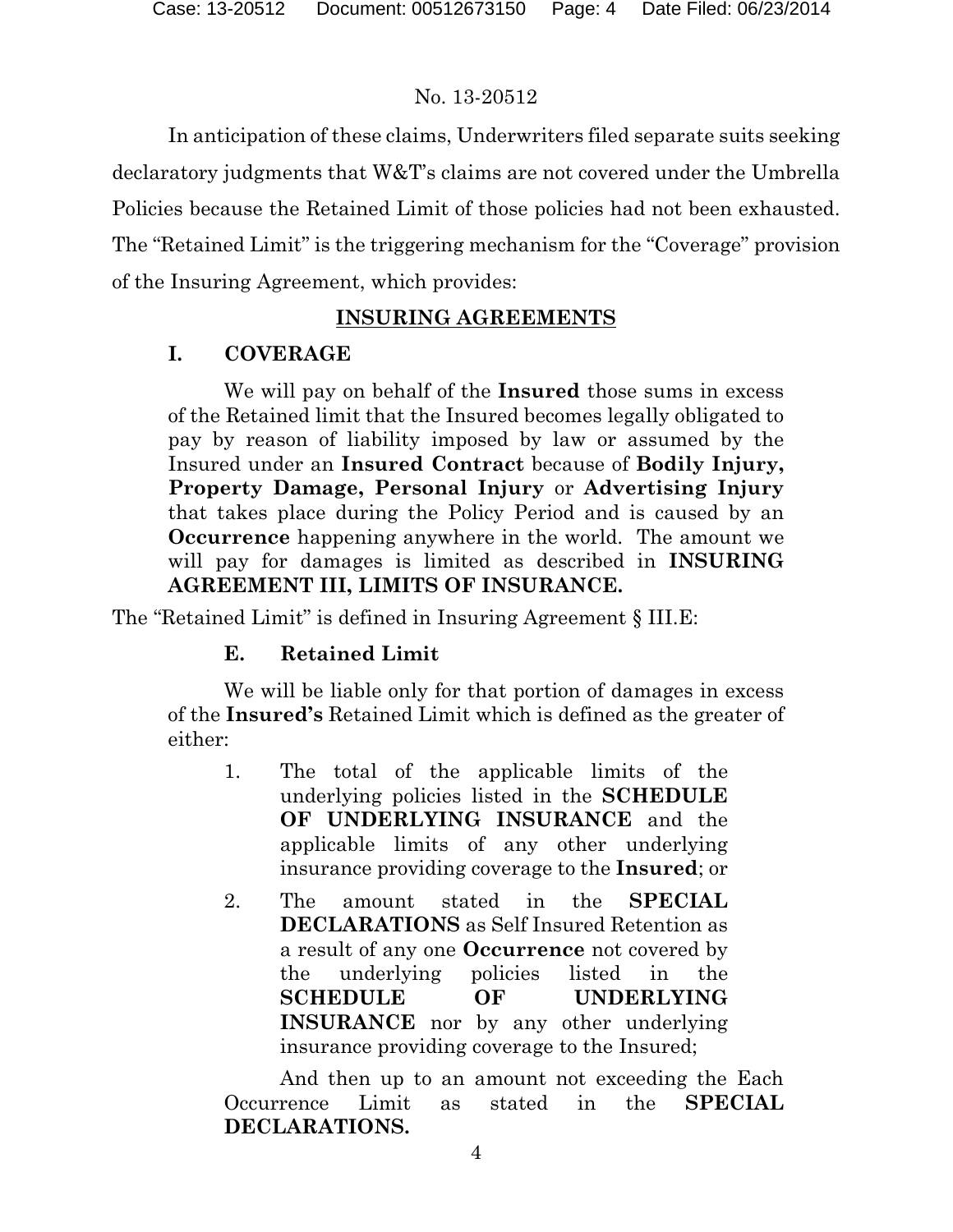Underwriters argue that the Retained Limit of the coverage has not been met because W&T exhausted its underlying policies, (*i.e.*, the "total of the applicable limits of the underlying policies"), using claims that are not covered by the Umbrella Policies, (*i.e.*, the \$150 million of OOE and property damage claims). In support, Underwriters cite § III.D, which provides:

**D.** Subject to **B.** and **C.** above, whichever applies, the Each Occurrence Limit is the most we will pay for the sum of damages covered under **INSURING AGREEMENT [§] I** because of all **Bodily Injury, Property Damage, Personal Injury** and **Advertising Injury** arising out of any one **Occurrence.**

If the applicable limits of insurance of the policies listed in the **SCHEDULE OF UNDERLYING INSURANCE** or of other insurance providing coverage to the **Insured** are reduced or exhausted by payment of one or more claims that would be insured by our Policy we will:

- 1. In the event of reduction, pay in excess of the reduced underlying limits of insurance; or
- 2. In the event of exhaustion of the underlying limits of insurance, continue in force as underlying insurance.

W&T argues that this section does not govern the circumstances under which the Retained Limit is depleted, but rather describes the Underwriter's duties and obligations *if* the underlying insurance policies "are reduced or exhausted by payment of one or more claims that would be insured by our Policy." Because the "total of the applicable limits of the underlying policies listed in the **SCHEDULE OF UNDERLYING INSURANCE** and the applicable limits of any other underlying insurance providing coverage to the **Insured**" has been exhausted, W&T argues that Underwriters are liable "for that portion of damages in excess of the **Insured's** Retained Limit."

The district court granted Underwriters' motion for summary judgment, finding that the "underlying insurance can only be exhausted by claims that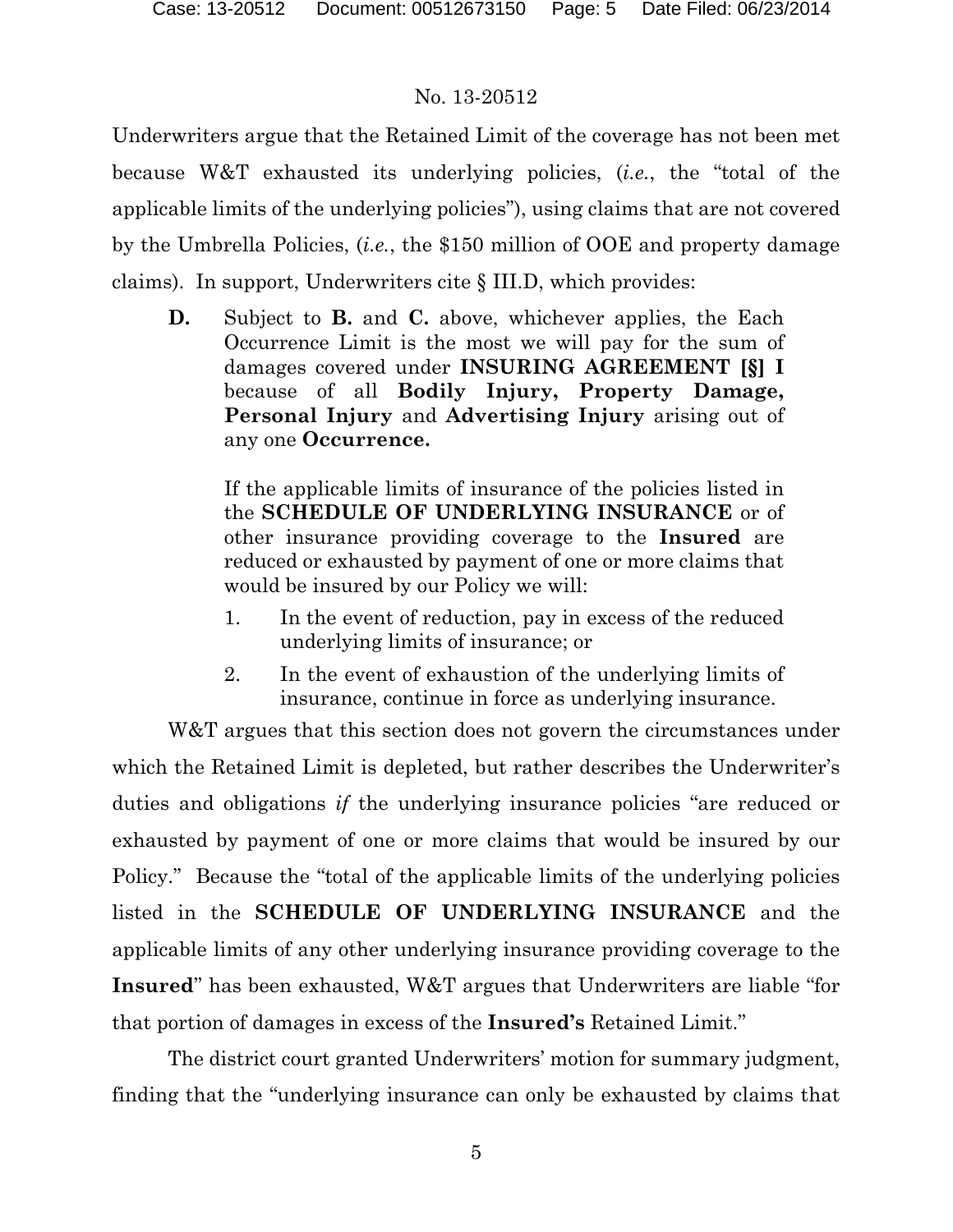are also covered by the Excess Liability policies themselves." Because W&T exhausted the underlying policies with its OOE and property damage claims, the court held that "coverage under the Excess Liability policies has not been triggered and there is no coverage for the costs for removal of wreck or debris."

W&T appeals, raising the same arguments it did in the court below.

#### **STANDARD OF REVIEW**

"We review de novo the district court's grant of summary judgment." *Greenwood 950, L.L.C. v. Chesapeake Louisiana, L.P.*, 683 F.3d 666, 668 (5th Cir. 2012). "Summary judgment is appropriate when there is no genuine dispute as to any material fact and the moving party is entitled to judgment as a matter of law." *Id.* "As part of that analysis, we review de novo the district court's interpretation of the contract, including the question of whether the contract is ambiguous." *Id.*

"Under Texas law, insurance policies and indemnity agreements are contracts, and the general rules of contract interpretation apply." *Travelers Lloyds Ins. Co. v. Pac. Emp'rs Ins. Co.*, 602 F.3d 677, 681 (5th Cir. 2010). "[A] court construing a contract must read that contract in a manner that confers meaning to all of its terms, rendering the contract's terms consistent with one another." *Tittle v. Enron Corp.*, 463 F.3d 410, 419 (5th Cir. 2006). "In doing so, courts should examine and consider the entire writing in an effort to harmonize and give effect to all the provisions of the contract so that none will be rendered meaningless. No single provision taken alone will be given controlling effect; rather, all the provisions must be considered with reference to the whole instrument." *Id.* (internal quotation marks, emphasis, and ellipses omitted).

If, after reading the terms of the policy and giving meaning to all provisions, the terms "are unambiguous, the court must enforce the policy according to its plain meaning." *Travelers Lloyds*, 602 F.3d at 681. "An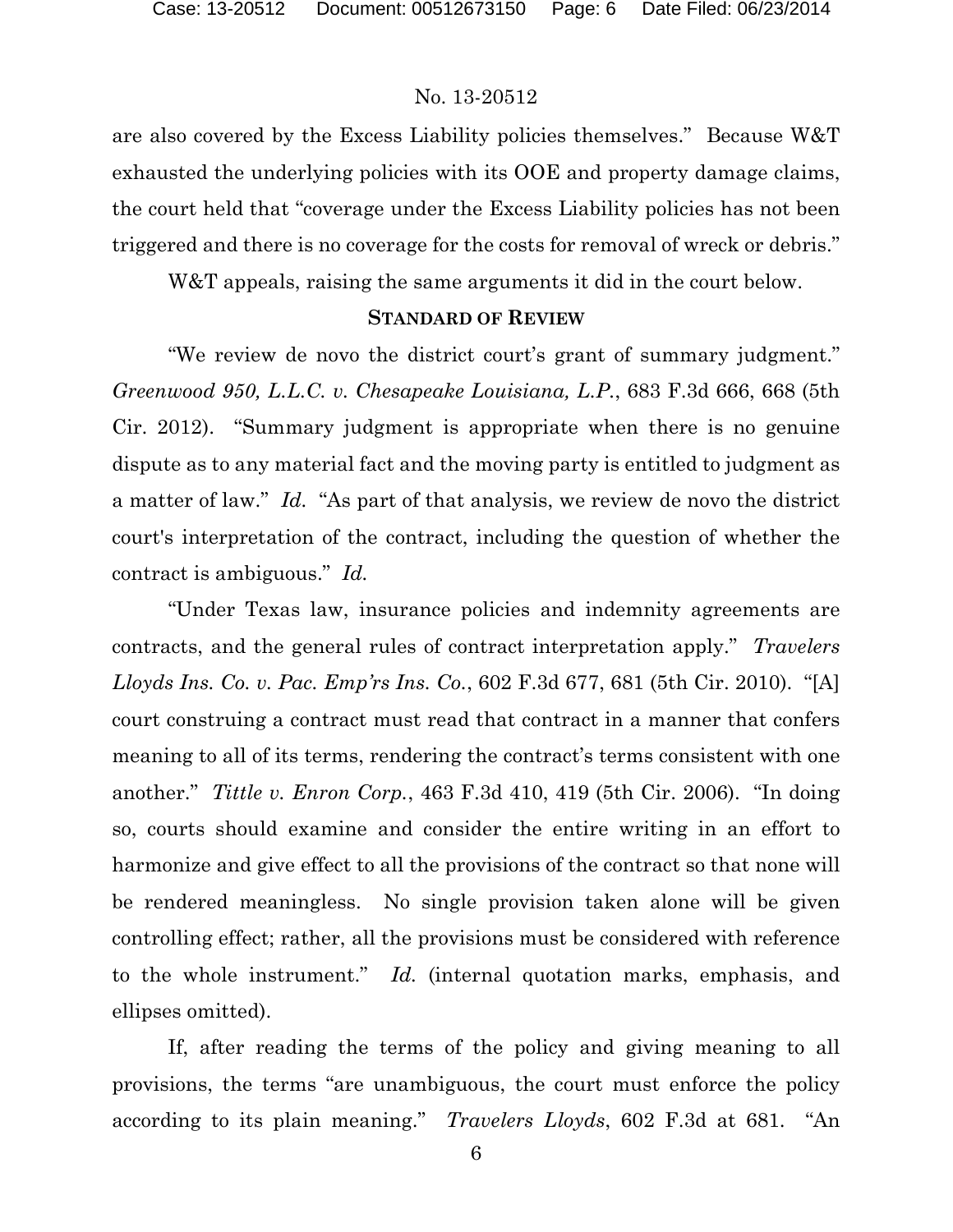$\overline{a}$ 

#### No. 13-20512

insurance policy's terms are unambiguous if they have definite and certain legal meaning." *Id.* "The parties' disagreement regarding the extent of coverage does not create an ambiguity." *Id.* However, if the terms of the contract are ambiguous, the court should adopt the interpretation that is most favorable to the insured. *Grain Dealers Mut. Ins. Co. v. McKee*, 943 S.W.2d 455, 458 (Tex. 1997).

#### **DISCUSSION**

Although Underwriters' argument—embraced by the district court—has force at first glance, a careful reading of the contract unambiguously precludes Underwriters' interpretation. W&T's interpretation fits neatly with (1) the plain text of the Coverage provision, (2) the definition of a Retained Limit, and (3) other contract provisions relating to coverage and payment. Further, W&T's interpretation explains  $\S$  III.D in a way that is not only consistent with its own language and the contract as a whole, but also sheds light on the nuances of Underwriters' coverage obligations. By contrast, Underwriters' argument relies entirely on the text of § III.D, which is insufficiently specific to carry the burden of a similar provision in *Westchester Fire Ins. Co. v. Stewart & Stevenson Services, Inc.*, 31 S.W.3d 654 (Tex. App.—Houston [1st Dist.] 2000, pet. denied).<sup>1</sup> Further, Underwriters' interpretation of  $\S$  III.D would render it nonsensical when applied to other portions of the contract. We reverse the judgment of the district court and render summary judgment in favor of W&T.

<span id="page-6-0"></span><sup>&</sup>lt;sup>1</sup> As will be discussed in Section I.B below, Underwriters' contention that § III.D "mean[s] the same" thing as the provision in *Westchester* because "[o]ne provision is the converse of the other" is a logical fallacy. *See* Liberty Mutual Br. 25. Whereas the provision in *Westchester* stated that exhaustion "by reason of payment of losses not covered by this policy" would result in applying the policy as if "such aggregate limit [had] not been reduced or exhausted," Underwriters' Policies dictate what will happen *if* the underlying policies are exhausted by claims that would be covered by the Umbrella Policies.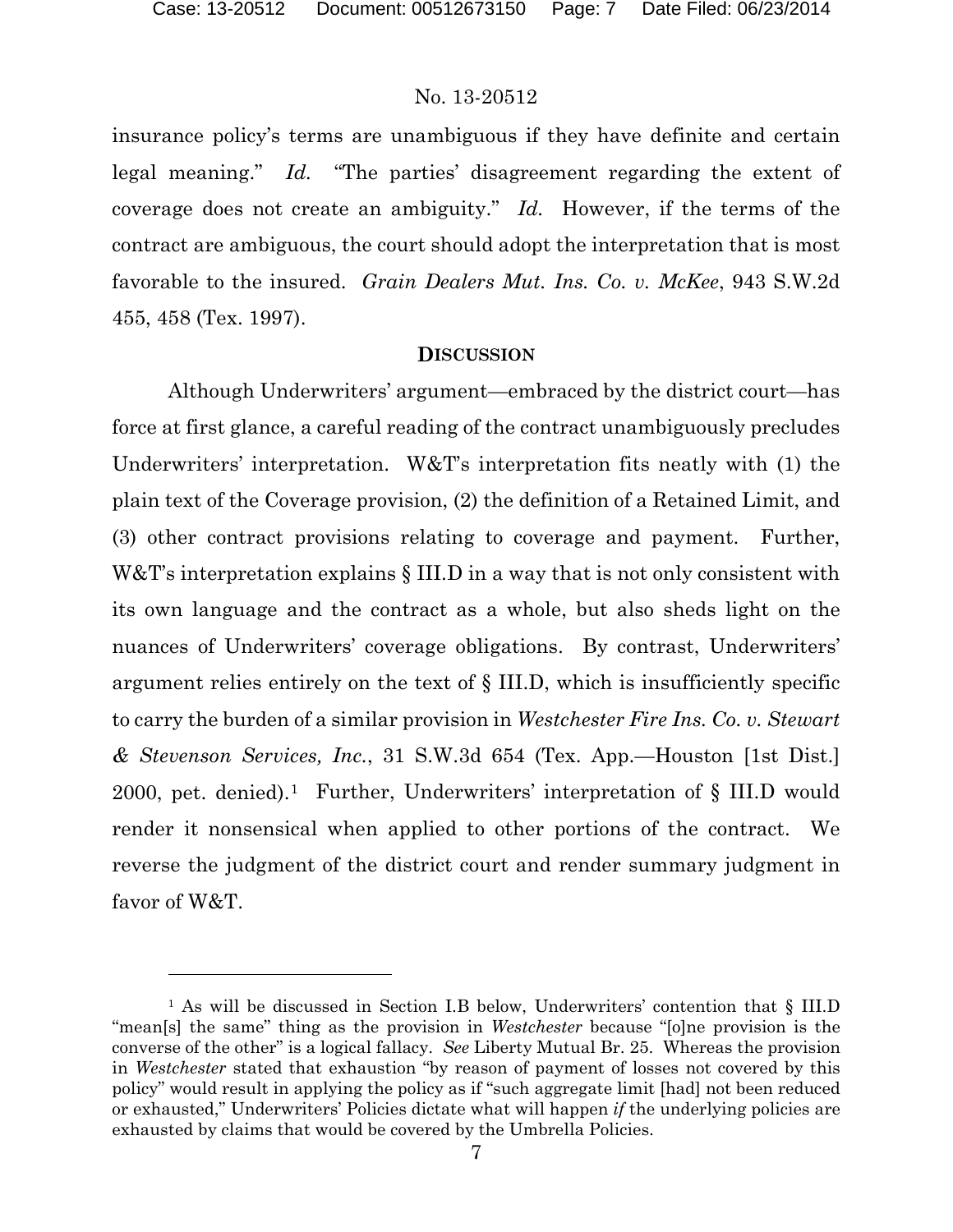## **I. Plain Language of Agreement**

The logical place to begin when determining whether W&T's ROD claims are covered by the Umbrella Policies is the "Coverage" provision, which provides:

# **INSURING AGREEMENTS**

# **I. COVERAGE**

We will pay on behalf of the **Insured** those sums in excess of the Retained limit that the Insured becomes legally obligated to pay by reason of liability imposed by law or assumed by the Insured under an **Insured Contract** because of **Bodily Injury, Property Damage, Personal Injury** or **Advertising Injury** that takes place during the Policy Period and is caused by an **Occurrence** happening anywhere in the world. The amount we will pay for damages is limited as described in **INSURING AGREEMENT III, LIMITS OF INSURANCE.**

By its terms, this provision (1) obligates Underwriters to pay "those sums in excess of the Retained limit that the Insured becomes legally obligated to pay by reason of liability imposed by law," and (2) provides that the "amount we will pay for damages is limited" as described in "Insuring Agreements  $\S$  III – Limits of Insurance." We address these provisions in turn.

## **A. Retained Limit**

 $\overline{a}$ 

Under the Coverage provision, Underwriters are only obligated to pay (1) "sums in excess of the Retained limit" that (2) "the Insured becomes legally obligated to pay by reason of liability imposed by law"[2](#page-7-0) because of (3) an event covered by the policy.[3](#page-7-1) Because Underwriters will only pay "sums in excess of the Retained limit," the definition of that term is essential to understanding

<span id="page-7-0"></span><sup>&</sup>lt;sup>2</sup> The clause "becomes legally obligated to pay by reason of liability imposed by law" is why Underwriters are not liable for the damages W&T sustained to its own property; the Umbrella Policies indemnify against third-party claims, not first-party claims. This is not disputed.

<span id="page-7-1"></span><sup>3</sup> Although ROD damages are not mentioned in this provision, they were incorporated by endorsement.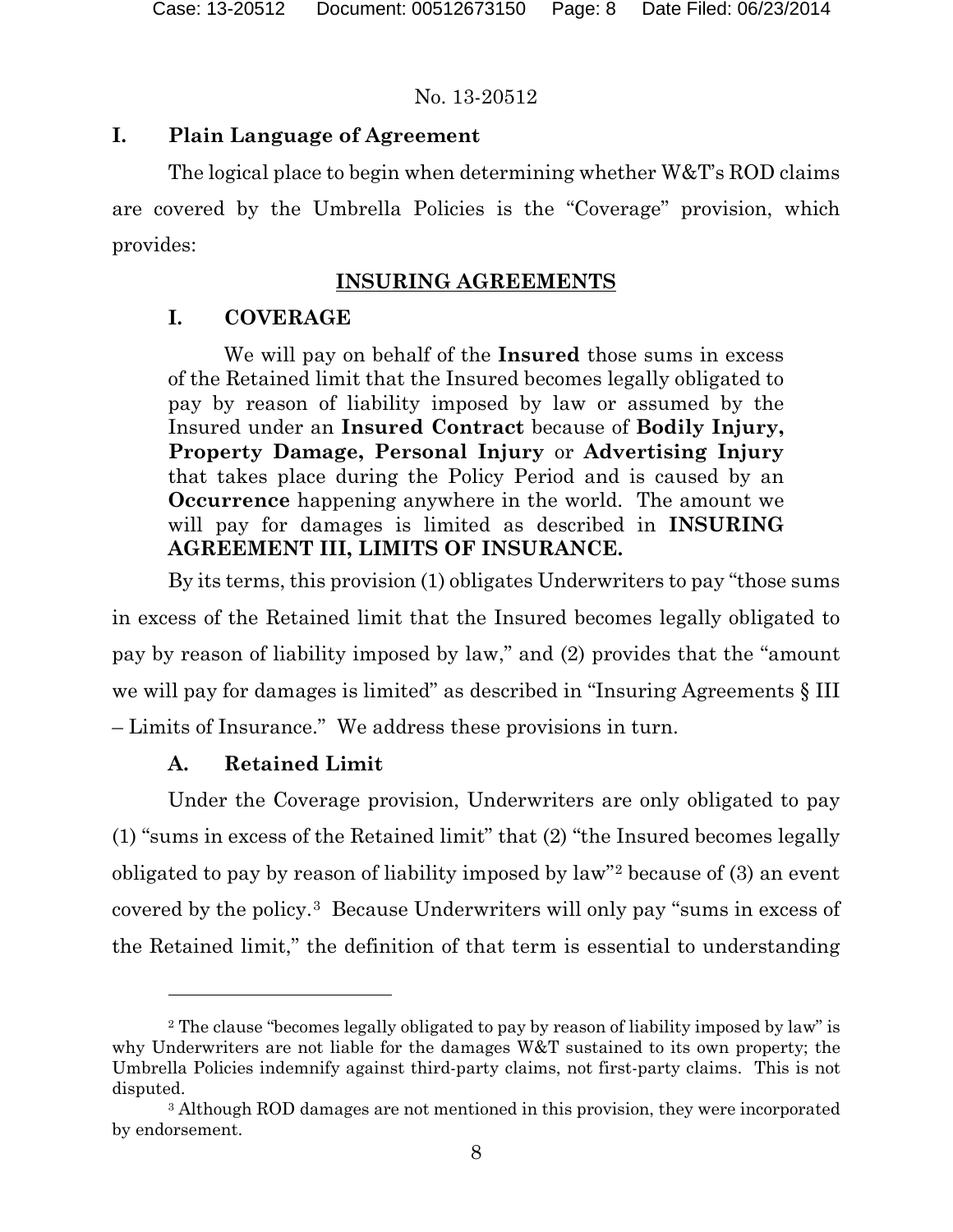the policy. The "Retained Limit" is defined in Insuring Agreement § III.E, which states that the Retained Limit is defined as the greater of (1) the amount of underlying insurance or (2) the amount of SIR that is not covered by the underlying insurance. The greater amount here is the "total of the applicable limits of the underlying policies listed," which amounts to \$161 million in coverage.

Taking the text of the Coverage provision on its face, Underwriters are obligated to pay "sums in excess of" the "total of the applicable limits of the underlying policies listed," *i.e.*, sums in excess of the \$161 million of underlying coverage. Nothing in the text of the Coverage provision or the definition of the Retained Limit specifies how the \$161 million "limit[] of the underlying policies" must be reached or states that the Retained Limit refers exclusively to sums covered by the Umbrella Policy.

The plain text of the Coverage provision states that Underwriters are liable for any damages in excess of the Retained Limit that are covered by the contract. Because the Retained Limit has been exhausted, this suggests that Underwriters are liable for W&T's ROD damages.

## **B. Damages Limited by Insuring Agreement § III**

"Section I – Coverage" also provides that the "amount we will pay for damages is limited" as described in "Insuring Agreement § III – Limits of Insurance." "Section III – Limits of Insurance" outlines "the most [Underwriters] will pay" under various scenarios; it makes no claims about the breadth of coverage or requirements for exhausting the Retained Limit. Section III.B, for example, states that the "General Aggregate Limit is the most we will pay for all damages *covered under Insuring Agreement [§] I*." (italics added, bold in original). Section III.D—the basis of Underwriters' argument begins with a similar provision, stating that the "Each Occurrence Limit is the most we will pay for the sum of damages *covered under Insuring Agreement*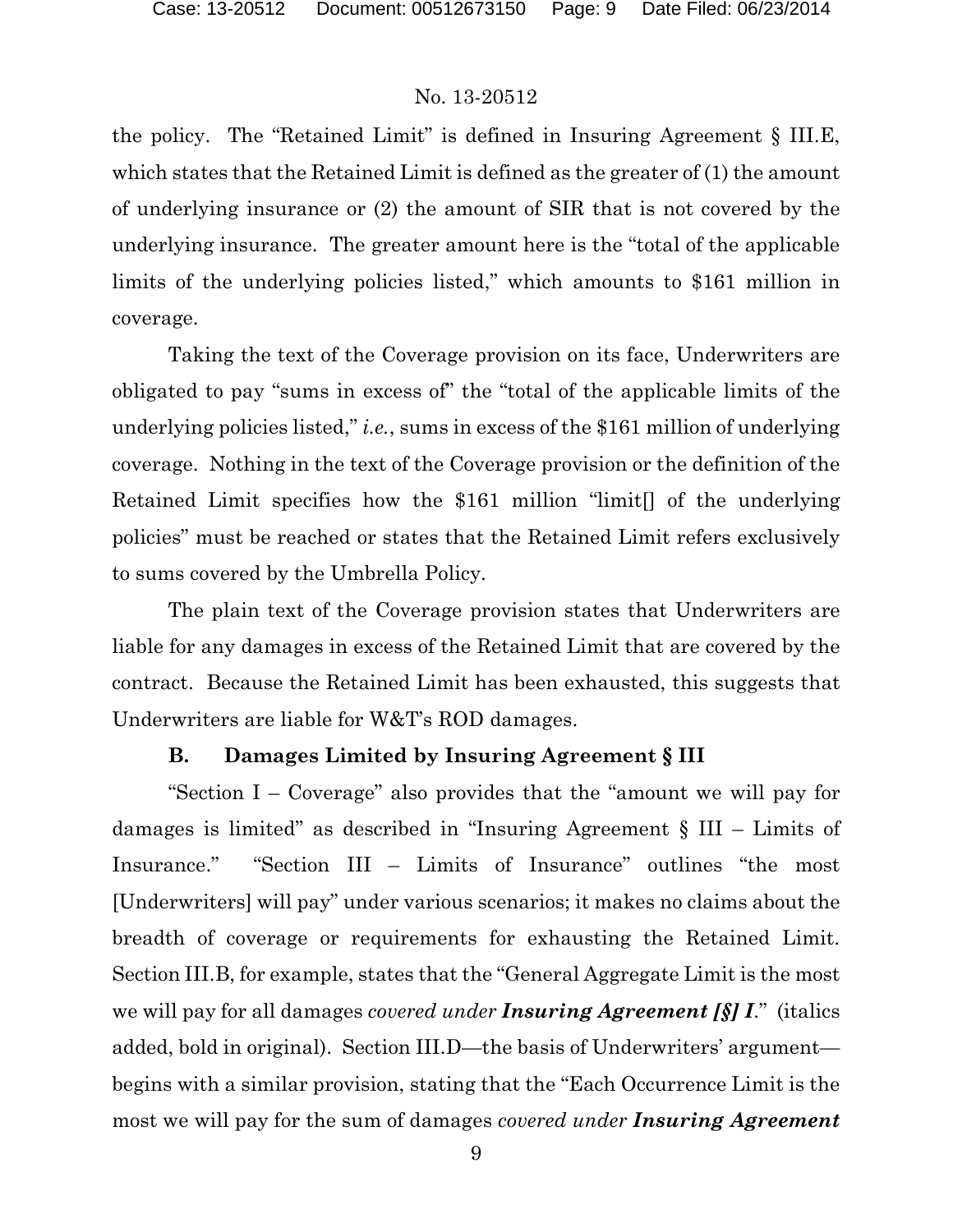*[§] I*." (italics added, bold in original). The "sum of damages covered under **Insuring Agreement [§] I**," as just discussed, are those damages in excess of the Retained Limit, *i.e.*, the "total of the applicable limits of the underlying policies." In context, the "applicable limits of the underlying policies" must refer to the Each Occurrence Limits of those polices. Thus, Underwriters are liable to pay sums in excess of the total "Each Occurrence Limits" of the underlying policies, up to their own Each Occurrence Limit.

If, however, the applicable limits of insurance—*i.e.*, the Each Occurrence limits of the underlying policies—are reduced or exhausted *by payment of one or more claims that would be insured by [the] policy*," Underwriters undertake additional obligations. If the Each Occurrence Limits of the underlying policies are reduced by payments of one or more claims that would be insured by the policy, Underwriters must "pay in excess *of the reduced underlying limits* of the insurance," rather than the standard payment in excess *of the Retained Limit*.

If the underlying policies are exhausted by claims that would be insured by the policy, however, Underwriters undertake an even greater obligation. Whereas Underwriters are generally only obligated to "pay . . . sums," complete exhaustion of the underlying policies by claims that would be insured by the policy requires Underwriters to "continue in force as underlying insurance," which, in addition to making payments as the underlying insurance, requires Underwriters to defend against any suit claiming damages covered by the policy.

The correctness of this interpretation is reflected in "Insuring Agreement § II.A.1 – Defense," which states that when the "Limits of Insurance of the underlying policies . . . have been exhausted by payment of claims to which this Policy applies," Underwriters "shall have the right and duty to defend any claim or **suit** seeking damages covered by the terms and conditions of this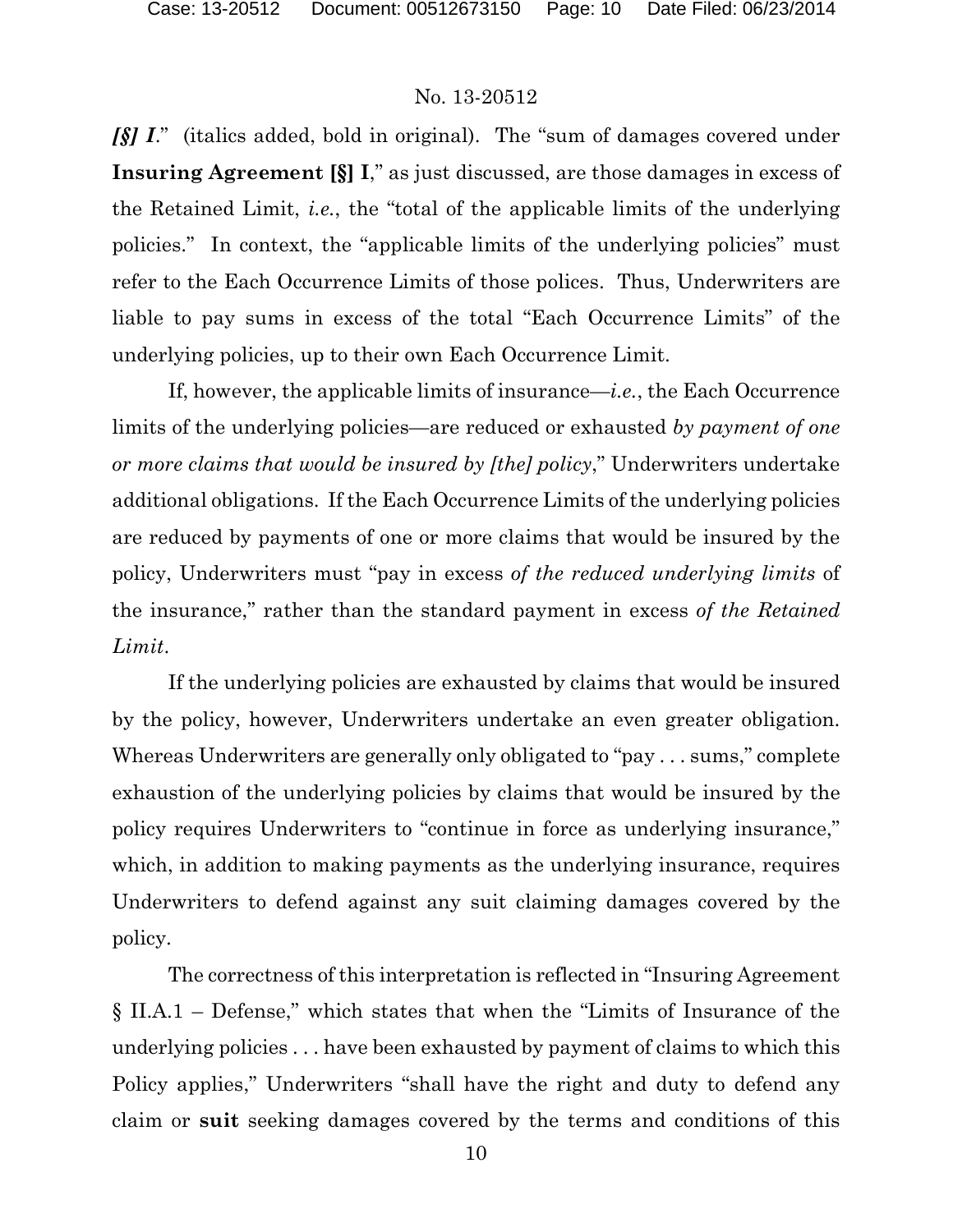Policy." Note the specificity with which the defense provision refers to the claims *requiring* Underwriters to defend: those where the "underlying policies . . . have been exhausted by payment of claims *to which this Policy applies*." Those claims require that Underwriters mount a defense on behalf of W&T; given that the usual obligation is simply to "pay . . . sums" on W&T's behalf, the clear implication is that there are some claims which Underwriters must pay where the underlying policies have *not* been exhausted by claims that would be covered by the policy. *See* Insuring Agreements § II.C ("In all other instances except **A.** above, we will not be obligated to assume charge of the investigation, settlement or defense of any claim made, **suit** brought or proceeding instituted against the **Insured**. We will, however, have the right and shall be given the opportunity to participate in the defense and trial of any claims, **suits** or proceedings relative to any **Occurrence** which, in our opinion, *may create liability on our part under the terms of this policy*.") (italics added).

Other provisions discussing the payment of sums under the contract support this interpretation. "Section VI.P – When Loss Is Payable," states that "Coverage under this Policy will not apply unless and until the **Insured** or the **Insured's** Underlying Insurer is obligated to pay the Retained Limit. When the amount of loss has finally been determined, we will promptly pay on behalf of the **Insured** the amount of loss falling within the terms of this Policy." This provision is instructive for several reasons. First, it again refers to the Retained Limit as the triggering mechanism for the Umbrella Policy. Second, it states that its obligation begins when the Underlying Insurance "is obligated to pay the Retained Limit." It does not qualify how the Retained Limit must be paid or that it must be met with claims covered under the Umbrella Policy; it simply states that it must be met. This stands in stark contrast to the next sentence, which explicitly refers to the Umbrella Policies' coverage provisions and states that Underwriters "will promptly pay . . . the amount of loss falling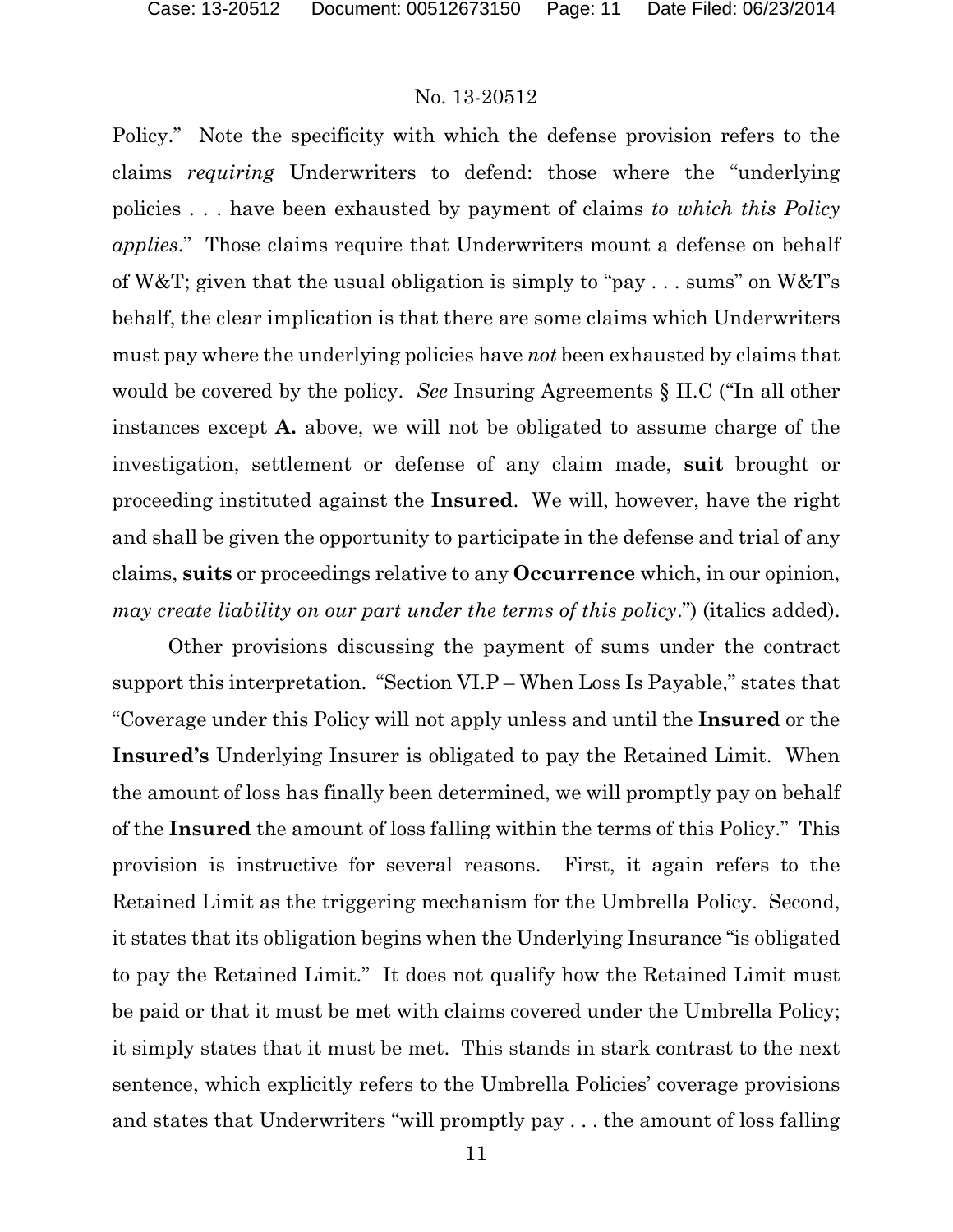within the terms of this Policy." So while the Retained Limit must simply be met, payments on claims will only be made if they fall under the terms of the policy. If the terms of the Umbrella Policy also governed how the Retained Limit must be exhausted, one would expect to find similar language to that effect.

In fact, that is precisely what occurred in *Westchester*, 31 S.W.3d 654, which was relied upon by both the district court opinion and Underwriters' briefing. The policy in *Westchester* provided that if the aggregate limit of the underlying policies was exhausted "by reason of payment of losses not covered by this policy," Westchester would apply the policy as if "such aggregate limit [had] not been reduced or exhausted."[4](#page-11-0) By its explicit terms, the *Westchester* policy notified the beneficiary that its underlying insurance would not be considered exhausted unless it was exhausted by claims covered under the policy. This is far more explicit than the provision at issue here, which merely outlines what will happen *if* the underlying insurance is entirely exhausted by claims covered under the policy; it says nothing about what will happen if the Retained Limit is exhausted by non-covered claims.

Underwriters' contend that § III.D "mean[s] the same" thing as the provision in *Westchester* because "[o]ne provision is the converse of the other." This is a logical fallacy.[5](#page-11-1) Whereas the *Westchester* provision lays out a

**Westchester Policy:** Not  $A \rightarrow$  Not B (alternatively,  $B \rightarrow A$ ).

#### **Underwriters' Policy:**

 $\overline{a}$ 

<span id="page-11-0"></span><sup>4</sup> 31 S.W.3d at 658 ("In the event of the reduction or exhaustion of the Aggregate Limits of Liability of the "Underlying Insurance" by reason of payment of losses not covered by *this* policy; this policy shall apply in the same manner it would have applied had such aggregate limit not been reduced or exhausted.").

<span id="page-11-1"></span><sup>&</sup>lt;sup>5</sup> If  $A =$  "underlying policies exhausted by covered claims" and  $B =$  "coverage," the provisions work as follows:

 $A \rightarrow B$  (alternatively, Not  $B \rightarrow$  Not A).